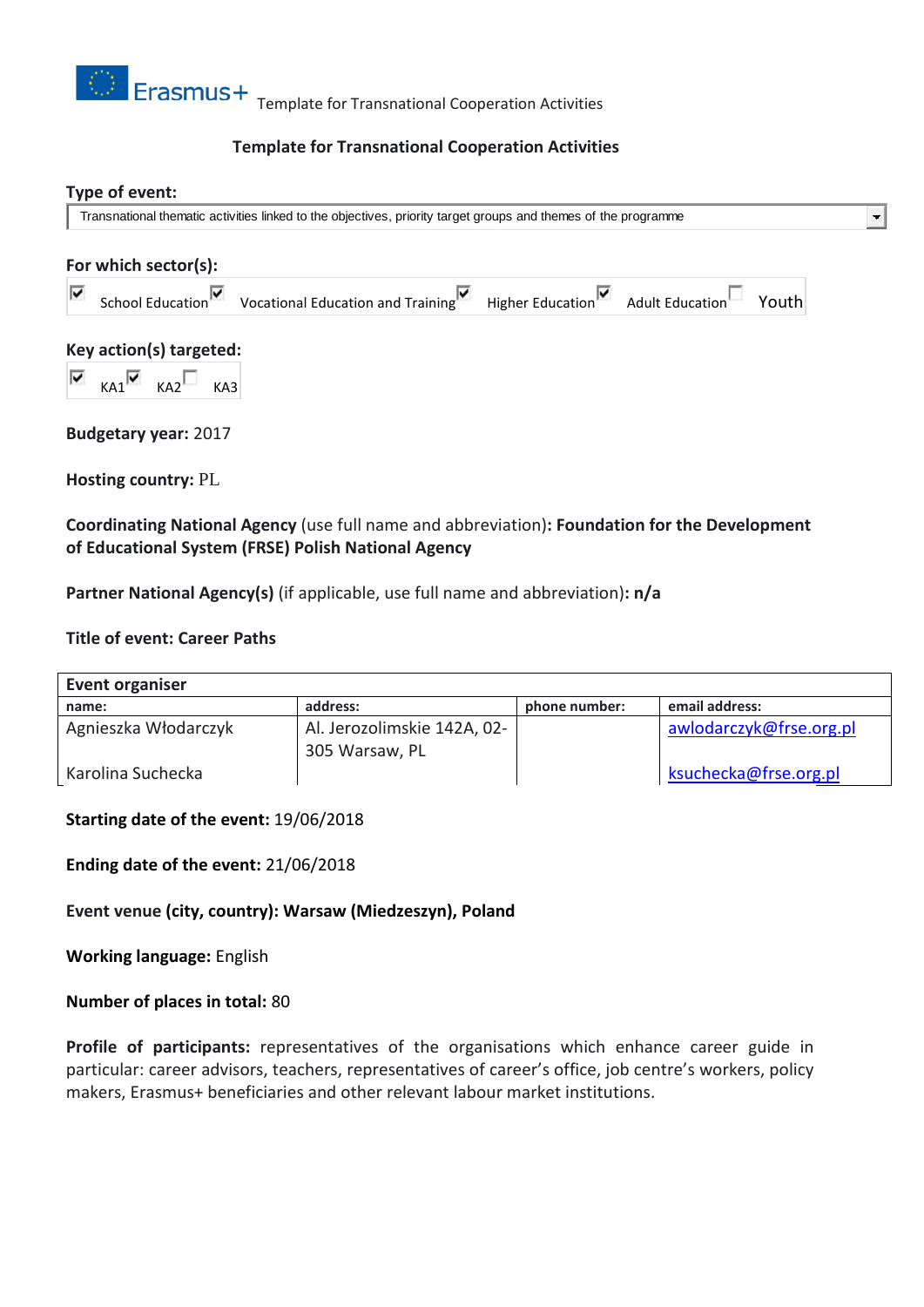

### **Themes and goals of the event:**

Following the Marianne Thyssen, Commissioner for Employment, Social Affairs, Skills and Labour Mobility: "To succeed in today's rapidly changing labour market, you need skills. And "static" skills will not be enough. Your skills have to evolve along with changes in the world of work (...).". Skills are requiring on each level of education and work. The labour market experts as well as employers says that to get a job it is require to have professional competences but at the same time to stay on the market it is required to have soft skills. The question is how to acquire the needed skills and how to evolve them to be prepared to the future job. What kind of skills we need for future? Whether is it possible to predict them and support young people to enter on the labour market? How to be flexible to stay on the labour market nowadays? For sure the suitable instrument which gives a chance to gain different skills is mobility. But how to use the experience of the mobility projects on the career path development? How the mobility influences on the choosing the profession or the changing the professional way?

Career Paths seminar gives the possibility to exchange of experience on influence of the mobility projects on the development of the competences and their impact.

## **The specific goals are**:

- a) exchange of experience among participants and contribution from experts;
- b) exchange of good practices, tools, **methods** (presentation of conducted research -VET);
- c) presentation of Erasmus+ possibilities in developing projects supporting career development through educational mobilities.

**Expected results:** creating the community of practices in career guidance; networking for future joint cooperation activities**;** exchange of good practices on career guide in Europe; sharing of practices, tools and methodologies.

**Programme of event:** The event will start by welcome dinner on the, 19<sup>th</sup> June 2017 and it will finish by farewell lunch on the  $21<sup>st</sup>$  June 2017. The venue and detail information of the event will be provided later.

**Event's webpage** (if applicable): avaiable later

**Travel information:** available later, the venue will be available to reach by Warsaw public transportation.

**Event fee** (amount in EUR, if applicable): n/a

**Event fee** (what covers the fee): the organiser covers the cost of accommodation for two nights, all planned meals and materials for the seminar.

**Travel costs** (who covers the travel costs): to be covered by the sending NA or by the orgnisation itself.

**Number of participants per country:** up to 3-4 persons per country